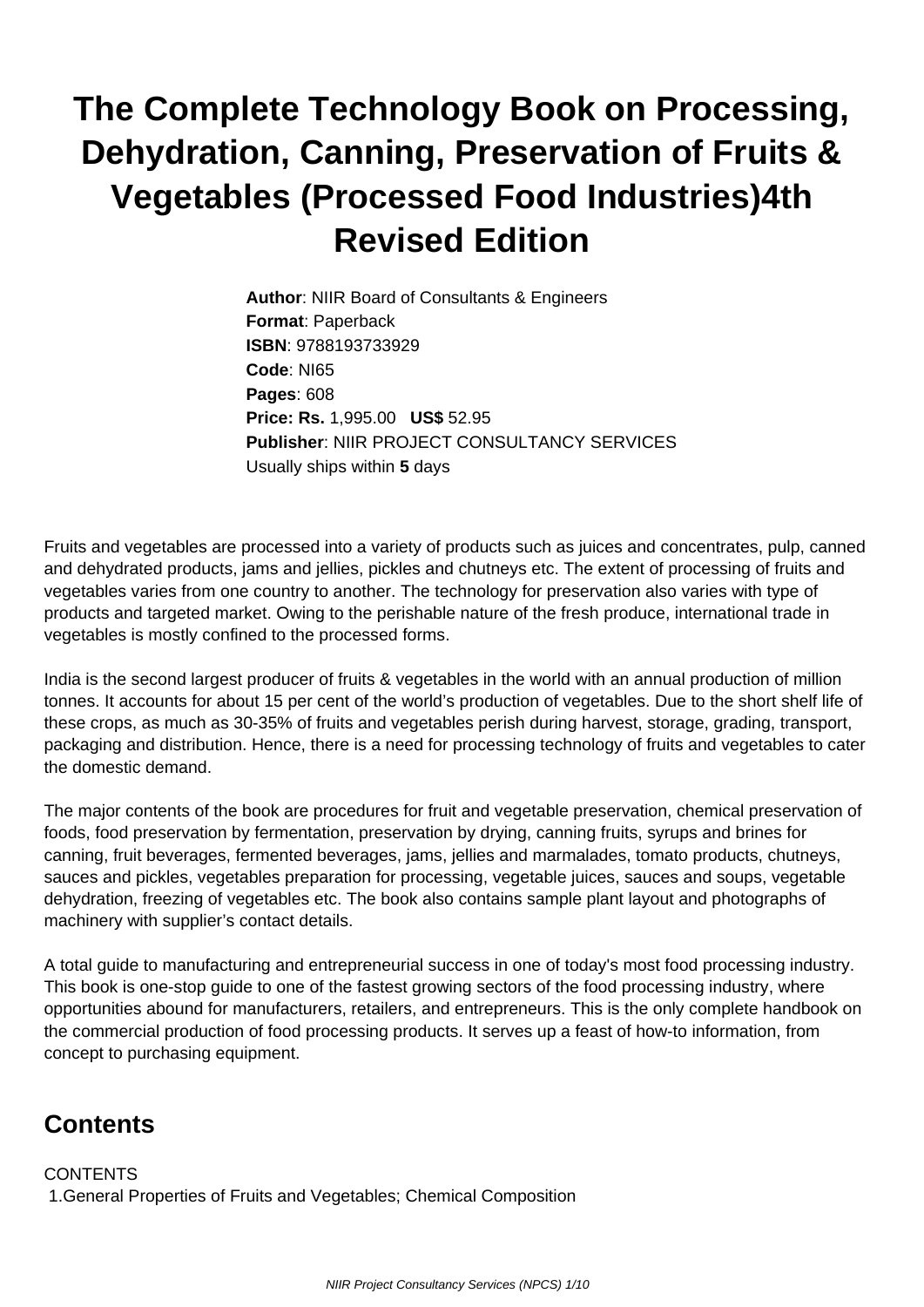And Nutritional Aspects; Structural Features Genreal Properties Chemical Composition Activities Of Living Systems Stability Of Nutrients Structural Features 2.General Procedures for Fruit and Vegetable Preservation Fresh Storage Harvest maturity Harvest method Handling systems Pre-cooling Chemicals **Coatings**  Controlled environment transport Preservation By Reduction of Water Content : Drying / Dehydration And Concentration Preservation By Drying / Dehydration Heat And Mass Transfer Drying Techniques Fruit And Vegetable Natural Drying - Sun And Solar Drying Of Preservatives Osmotic Dehydration Sun Drying Shade Drying Identification of Suitable Designs of Solar Dryers for Different Applications Construction of Solar Dryers Construction Methods And Materials Technical Criteria Socio-economic Criteria Summary Sun / Solar Drying Tray Dryers Preservation By Concentration Aspects of Preservation by Concentration Reduced Weight and Volume by Concentration Changes From Concentration Chemical Preservation Lactic Acid Acetic Acid Other acidulants Commonly Used Lipophilic Acid Food Preservatives Gaseous Chemical Food Preservatives Chlorine General Rules For Chemical Preservation Factors which Determine/Influence The Action of Chemical Food Preservatives Factors Related To Micro-organisms Miscellaneous Factors Preservation of vegetables by acidification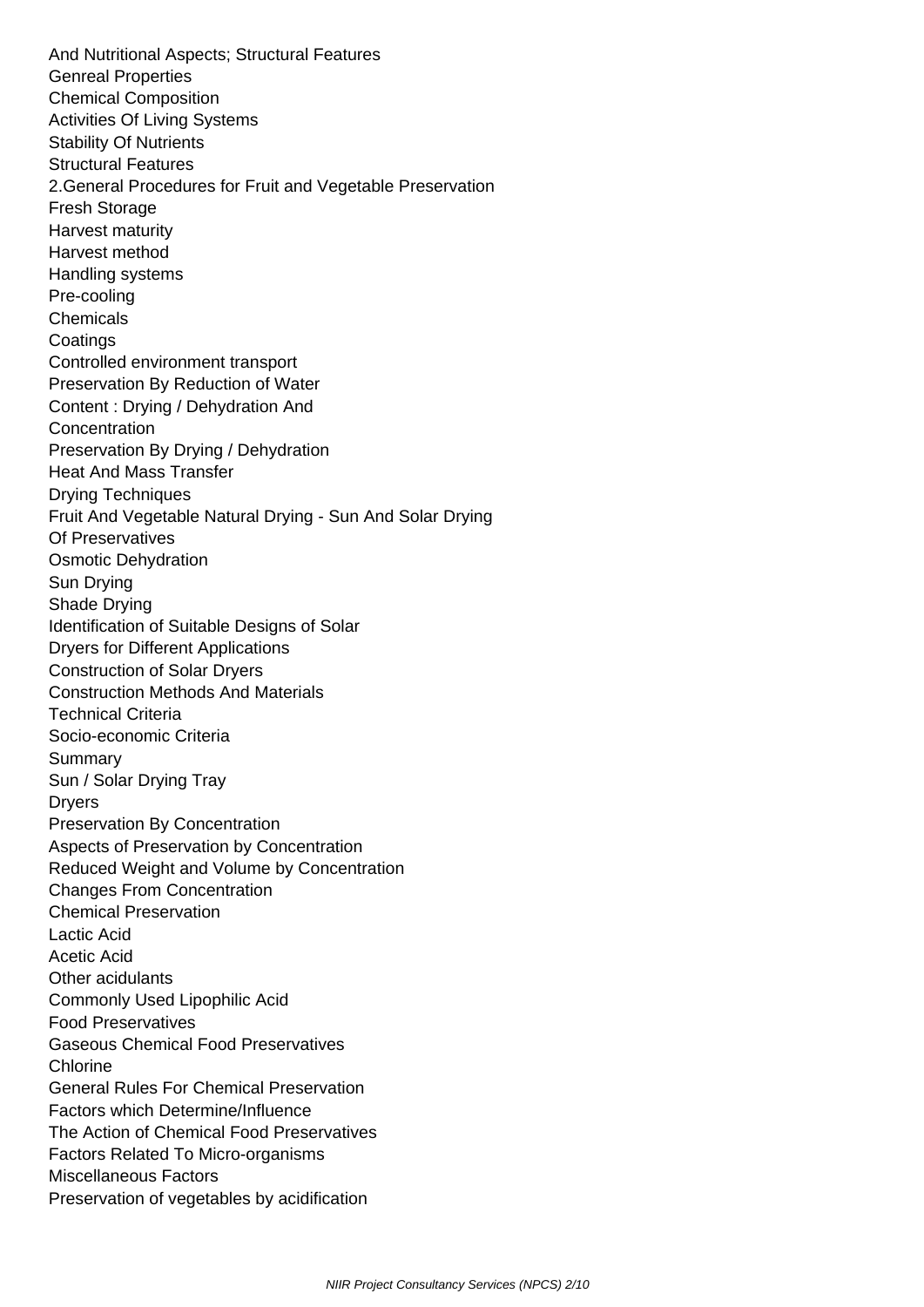Natural Acidificaiton Factors influencing the texture of fermented vegetables Preservation With Sugar Heat Preservation / Heat Processing Determining Heat Treatment / Thermal Processing Steps Sequence of operations employed in heat preservation of foods(fruit and vegetables, etc.) Technological Principles of Pasteurization **Thermopenetration**  Food Irradiation 3. Chemical Preservation of Foods What Are Food Additives? Importance of Chemical Additives Legitimate Uses In Food Processing Undesirable Uses of Additives Safety of Food Additive Functional Chemical Additive Applications Historical Significance Additives Permitted and Prohibited In the United States Chemical Preservatives Microbial Antagonists Other Chemical Additives Artificial Flavoring Artificial Coloring Other Agents Buffers and Neutralizing Agents Preservatives (sequestrants) **Nutrients Stabilizers**  Chemical Additives and The Future 4. Food Preservation By Canning Temperature Vs Pressure Spoilage of Food Caused By Microorganisms Heat Resistance of Microorganisms Important in Canning Factors Influencing the Heat Resistance of Spores Categories of Foods for Canning Important Food Groups Microorganisms Associated With the Food Groups Influence of Food Ingredients on Heat Resistance of Spores Heat Resistance of Enzymes in Food Heat Penetration into Food Containers and Contents Conduction Heating Foods Measuring the Heat Penetration into Canned Foods General Method For Calculating The Process Time for Canned Foods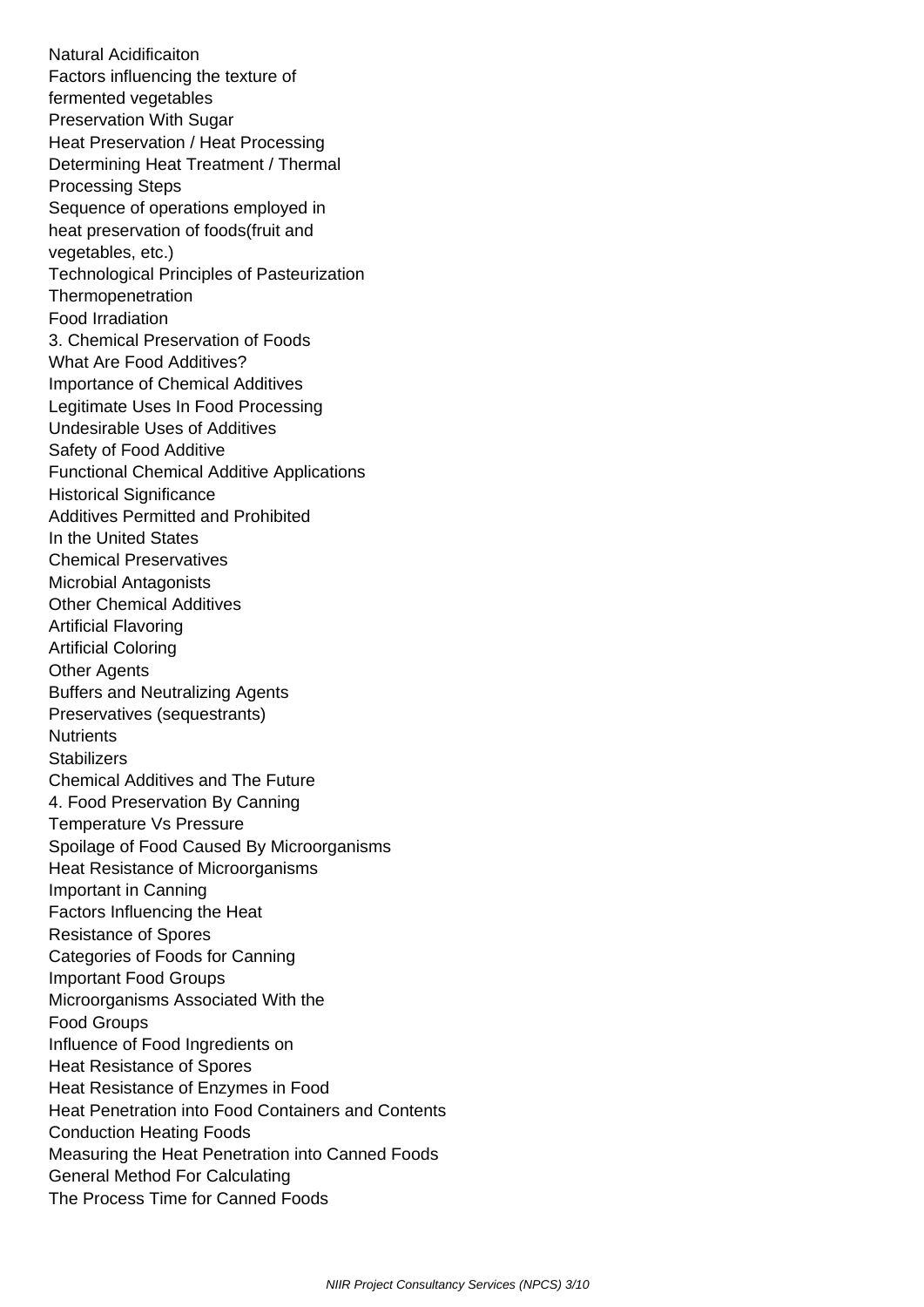Inoculated Pack Studies Adequacy of Heat Processes Spoilage of Canned Foods Microbial Spoilage Storage Of Canned Foods External Corrosion of Cans Coding the Pack Influence of Canning on the Quality of Food **Color**  Flavor and Texture Protein Fat and Oil **Carbohydrates**  Vitamins Misconceptions Relating to Canned Foods 5.Food Preservation by Fermentation Life with Microorganisms Fermentation of Carbohydrates Order of Fermentation Types of Fermentations of Sugar Fermentation Controls Wine Preservation Sterilization Filtration Beer Cold Pasteurization Vinegar Fermentation Principles of Vinegar Fermentation Vinegar Making Preparation of Yeast Starter Alcoholic Fermentation Acetic Fermentation Cheese Kinds of Cheese Cottage Cheese Swiss Cheese Blue Cheeses **Camembert**  Hazard Analysis in Cheeses Mycotoxins and Cheese 6. Food Preservation by Drying Drying-A Natural Process Dehydration-Artificial Drying Dehydration Vs. Sun Drying Why Dried Foods ? Dehydration Permits Food Preservation Humidity-Water Vapor Content of Air Adiabatic Driers Heat Transfer Through A Solid Surface Criteria of Success In Dehydrated Foods Freeze-Dehydration (Freeze Drying) Triple Point of Water Temperature Changes in Meat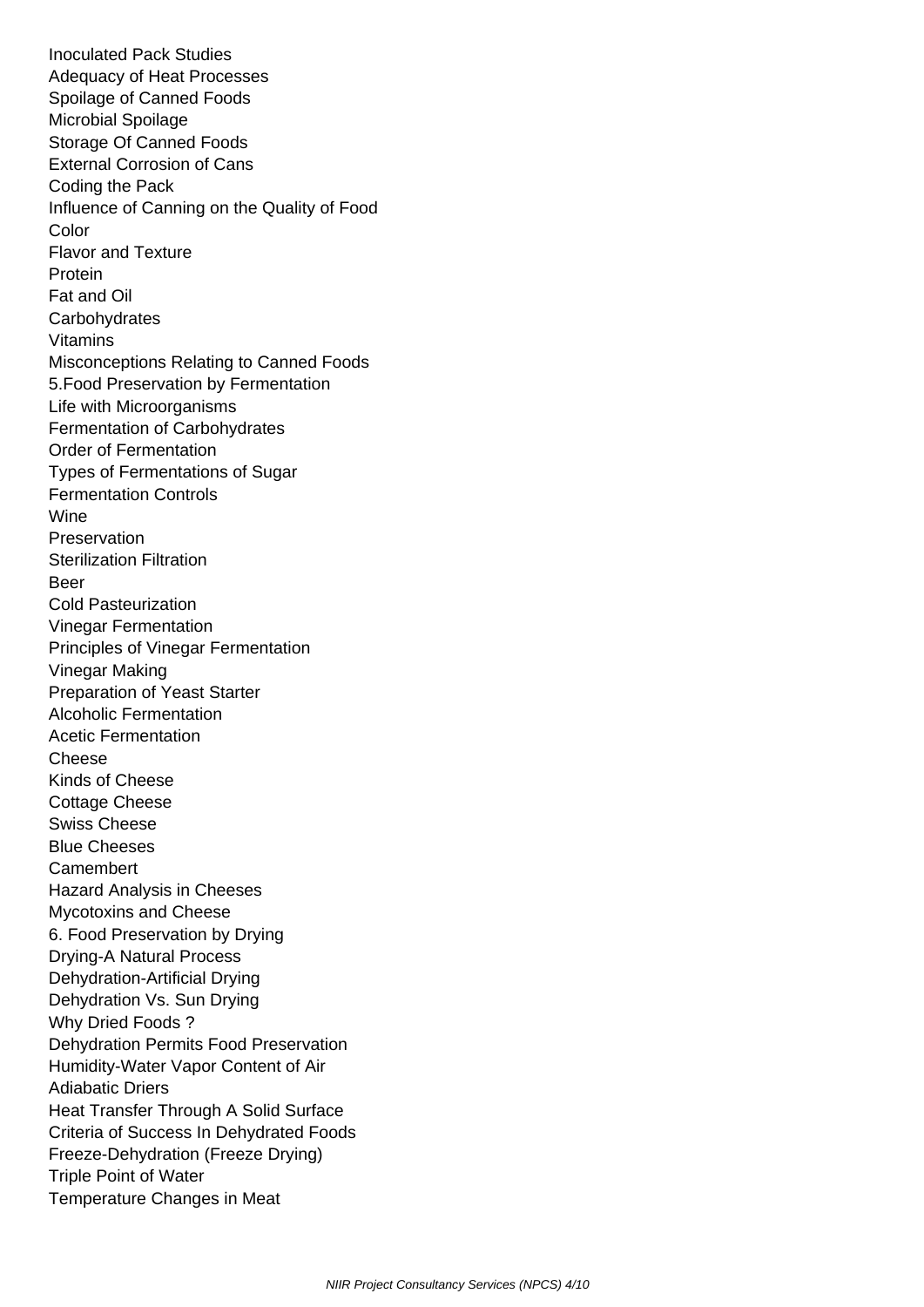Freeze-dehydration Influence of Dehydration on Nutritive Value of Food Influence of Drying on Microorganisms Influence of Drying on Enzyme Activity Influence of Drying on Pigments in Foods Dehydration of Fruits Dehydration of Vegetables Dehydration of Animal Products Dehydration of Fish Dehydration of Milk Dehydration of Eggs Packaging of Dehydrated Foods Influence of Drying on Food Acceptance Trends in Drying Foods Vegetables Fruit Meat, Fish and Eggs Milk Coffee and Tea Grain Drying 7.Canning Fruits Apple Apricot Banana Black Berries **Cherries**  Fig Grape Grape Fruit Greengage Guava Jack-fruit Litchi Loquat Mango Orange Papaya Peach Pear Pineapple Plum Berry Fruits 8.Syrups And Brines For Canning Sugar Syrups Preparation Testing Syrup Strength Temperature Corrections Syrup Calculations Brines 9. Fruit Beverages Squashes And Cordials Orange Squash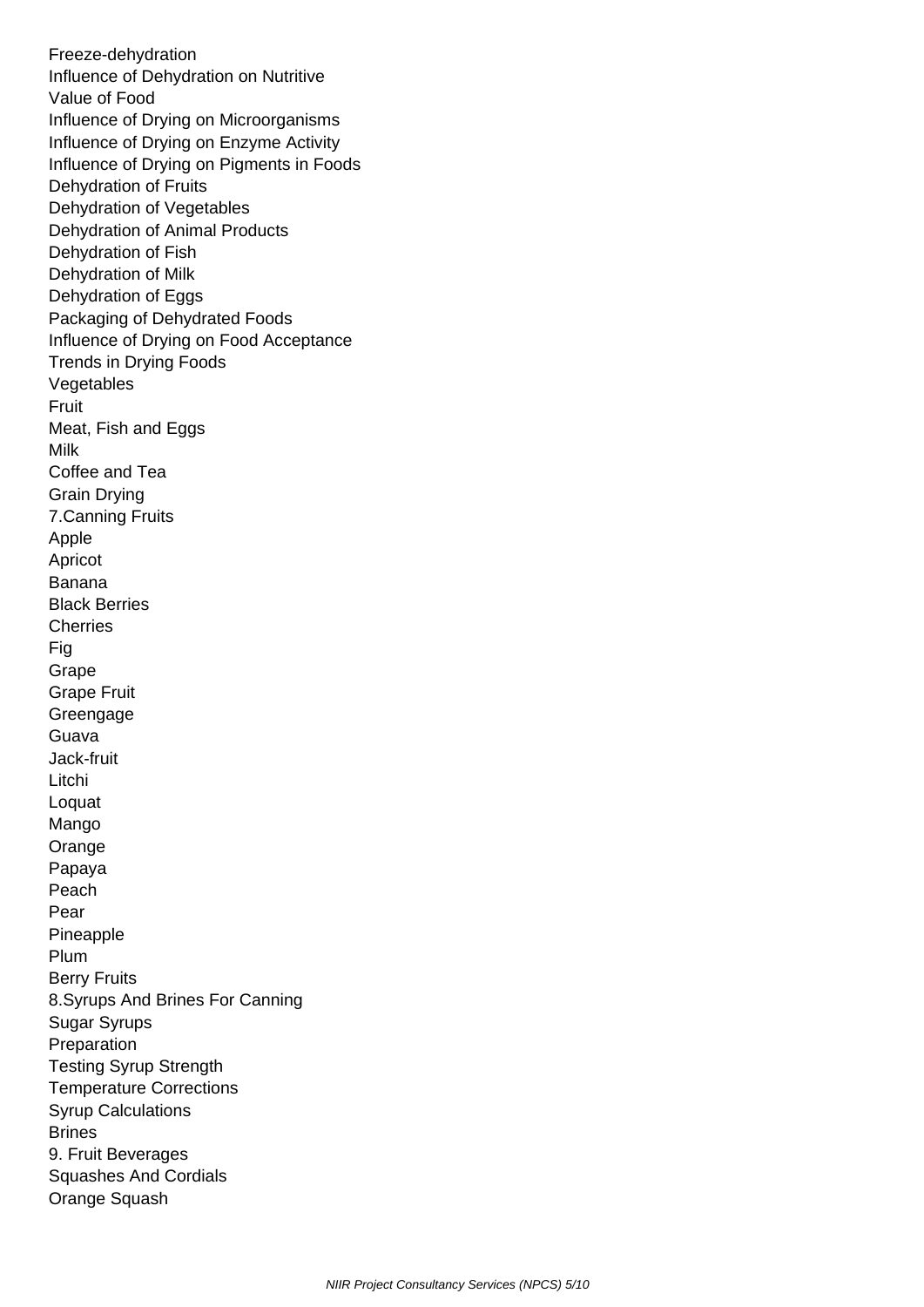Grape Fruit Squash Lemon Squash Lime Squash Lime Juice Cordial Citrus Fruit Barley Waters Jack Fruit Nectar Jaman Squash or Syrup Mango Squash Passion Fruit Squash Peach Squash Phalsa Squash Pineapple Squash Plum Squash Water Melon Squash Other Fruit Squashes Juices Syrups Carbonated Beverages Fruit Juice Concentrates Tamarind Juice Concentrate 10. Fermented Beverages Grape Wine **Fermentation**  Packing **Champagne**  Port Muscat **Tokay Sherry**  Cider Perry Orange Wine Berry Wines 11. Jams, Jellies and Marmalades Jams Fresh Fruits Frozen Fruits Fruits Preserved by Heat Treatment Sulphitation For Storing Preparing The Fruit For Jam-Making Adition of Sugar Addition of Acid, Colour and Flavour Boiling Under Vacuum Storage Controlled Manufacture Soluble Solids Refractometer Method Total Soluble Solids Invert Sugar Sulphur Dioxide Acidity Regulating pH of The Material Insoluble Solids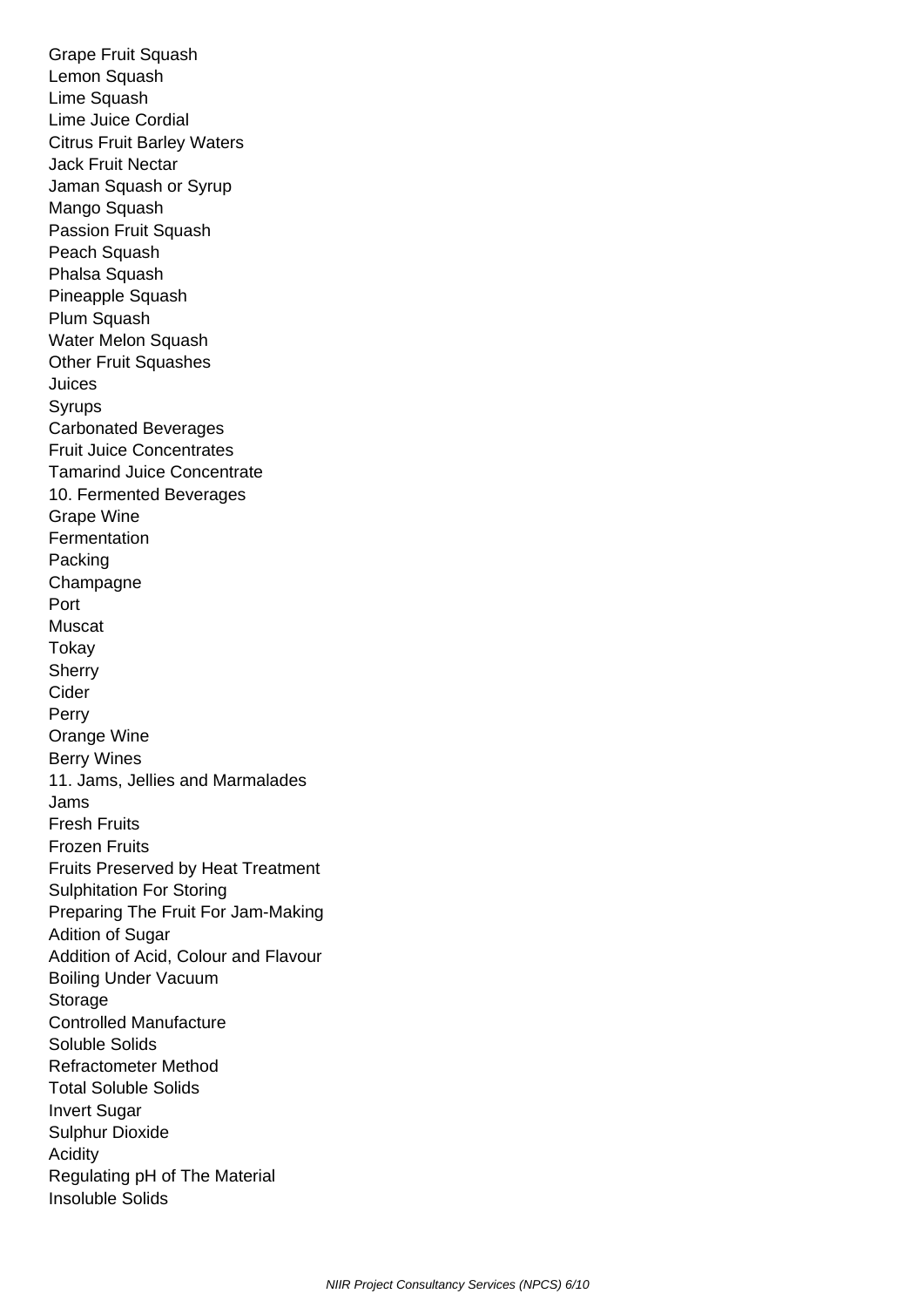Estimation of Pectin Jellies Fruits For Jelly Selection of Fruits Preparation of Fruits Extraction of Pectin Straining And Clarification Fibril Theory Spencer's Theory Olsen's Theory Hinton's Theory Test Controlling The pH of Jellies Some Typical Jams And Jellies Marmalades Jelly Marmalades Jam Marmalade 12. Tomato Products Tomato Juice Tomato Puree Tomato Paste Tomato Cocktail Tomato Ketchup Chilli Sauce Tomato Sauce Tomato Soup Microbiology 13.Chutneys, Sauces and Pickles **Chutneys**  Cooking Process **Bottling Equipment**  Recipes Apple Chutney Apricot Chutney Bamboo Chutney Mango Chutney Sliced Mango Chutney Peach Chutney Plum Chutney Tomato Chutney Thin Sauces Soya Sauce Worcestershire Sauce Mushroom Ketchup (Sauce) Walnut Ketchup (Sauce) Thick Sauces Soups And Soup Mixes Pickles Pickling Process Fermentation In Brine Various Pickles Oil Pickles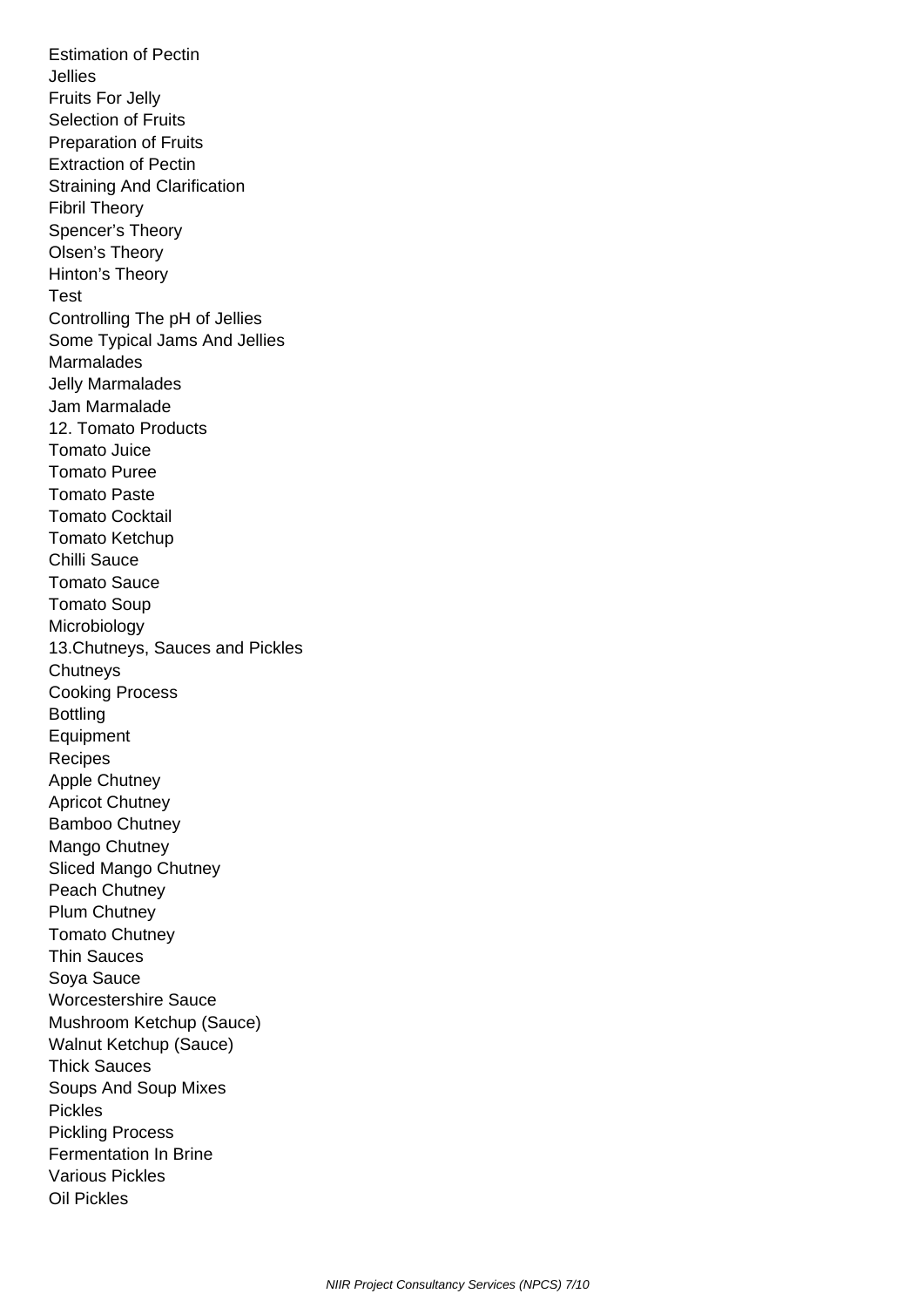14.Vegetables Preparation For Processing Basic Steps In Preprocessing Preprocessing Of Tomatoes **Blanching**  Irradiation of Vegetables Removing Potatoes from Storage to Processing Peeling 15.Vegetable Juices, Sauces, And Soups Vegetable Juices General Preparation Procedure Rhubarb Juices And Beverages Juices From Sauerkraut and other Fermented Vegetables Low- Acid Vegetable Juices Tomato Juice Blends Concentrated Tomato Juice Composition, Color, and texture of Tomato Juice Products Vegetable Sauces Dried Sauce Mixes Vegetables In Soups Canned Soups Containing Vegetable Pulps, Emulsions, and Powders Dry Soup Mixtures 16. Vegetable Dehydration General Considerations Unit Loading Heat Damage Enzyme Inactivation **Sulfuring Rehydration**  Selection of a Drying Method Costs of Dehydration Supplying Heat to Driers Solar Drying Types of Driers Tunnel Driers Continuous Conveyor Driers Pneumatic Conveying Driers Belt-trough Driers Bin Driers Spray Driers Drum Driers Freeze Driers Freeze-drying Process Properties Of Freeze-dried Foods Packaging and Storage of Dehydrated Vegetables Quality Control **Asparagus Beets**  Cabbage **Carrots**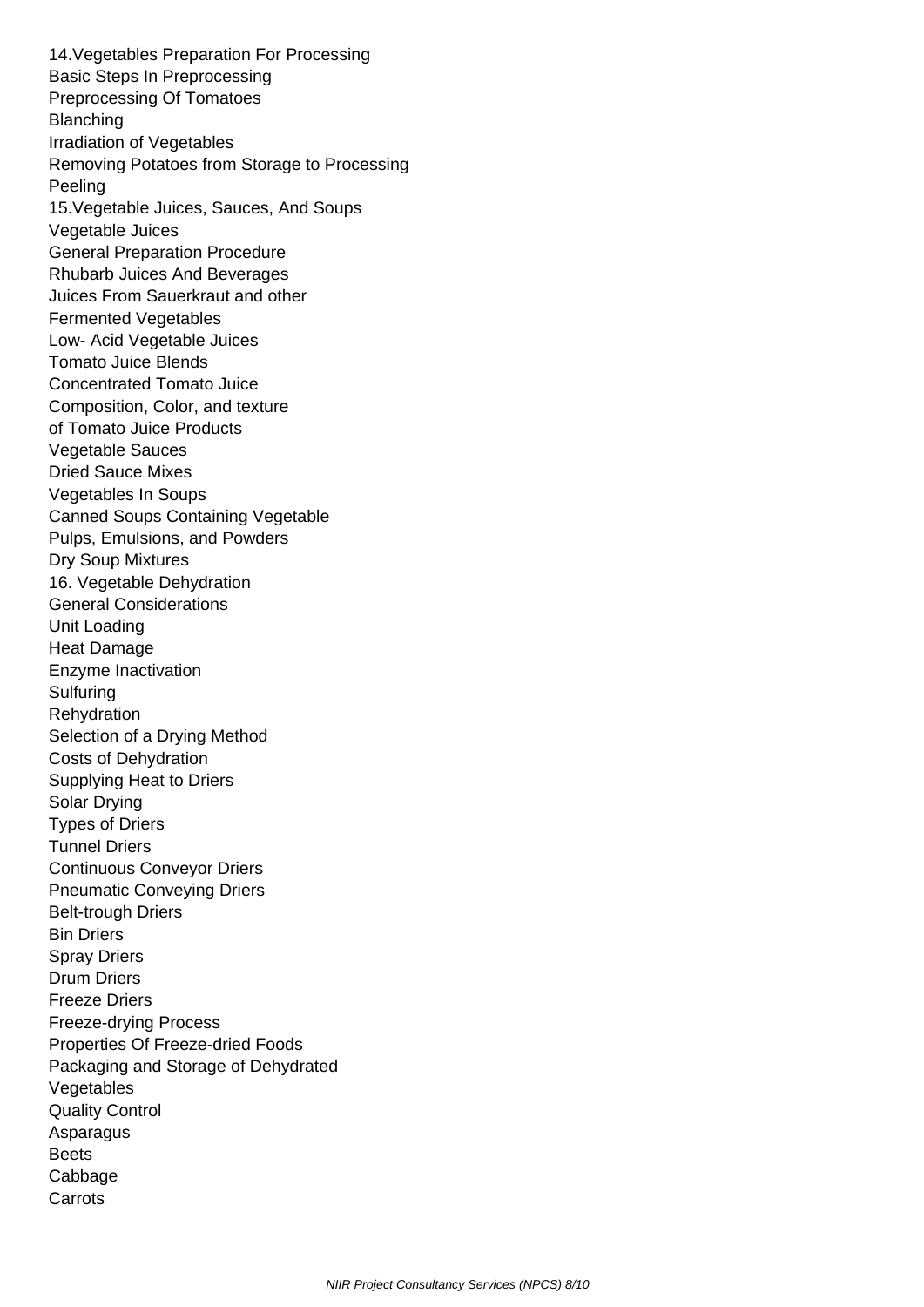Celery Corn Garlic Green Beans Horseradish Mushrooms **Onions**  Parsley Peas **Peppers**  Pumpkin and Squash Sweet Potatoes Tomatoes 17. Freezing of Vegetables Suitability of Vegetables For Freezing Overview of Freeze Preservation Procedures **Harvesting**  Processing Operations Before Freezing Freezing Methods Packaging Stability and Quality of Frozen Vegetables Handling, Storage, and Distribution of Frozen Foods Asparagus Beans, Green Beans, Lima **Carrots Cauliflower Celery**  Corn Mushrooms **Okra Onions**  Peas, Green Peppers, Bell Pimientos Potatoes Storage Before Processing Peeling, Trimming, and Cutting Blanching Frying Freezing and Packaging Other Products Squash **Tomatoes**  Vegetables-in-sauce Vegetable Mixtures 18. Sample Plant Layout 19. Photographs of Machinery with Supplier's Contact Details